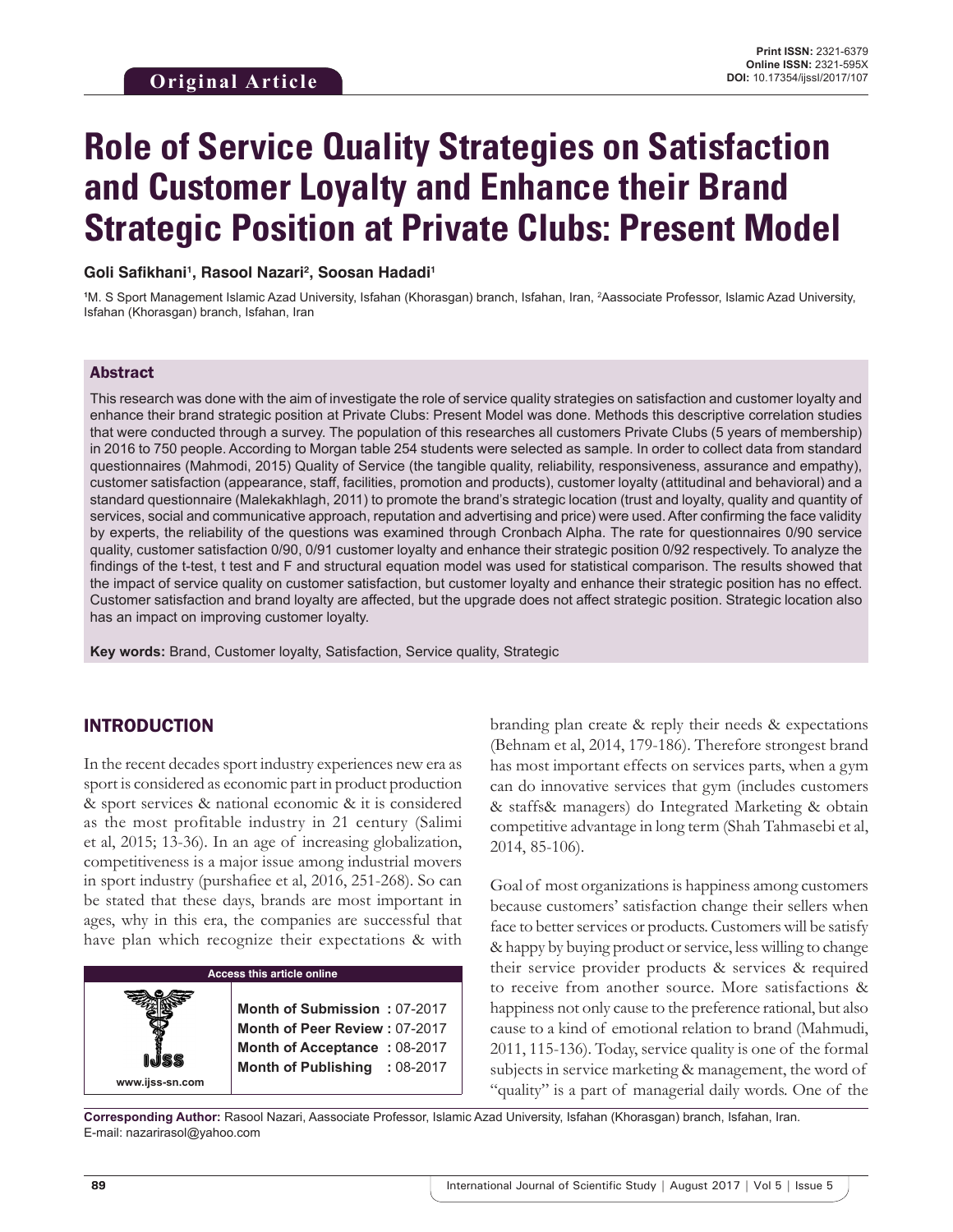most important issues in service survey is service quality that caused to customers' satisfaction. So it is affected on WOM, loyalty & customers' attitudes (Carrillat, 2007, 37).

In this regard, the searches showed that proper service quality & satisfaction are the most important factors on customers' loyalty. So there is relationship between the service quality of gyms & the level of customers' loyalty & satisfaction. The researchers believed that services quality effect on planning quality, Gym environments (saidi et al, 2015, 29-38, Mahmudi et al, 2015, 31-51). Pedragosa&Correia (2009) said; "Satisfaction is a variable that relates to customers & gyms tools" & it has important effect on the level of customers' loyalty. Mural, Pugazhendhi and Muralidharan (2016) considered the relationship between service qualities after selling & keeping & loyalty of customers.

As Ebrahimi et al (2014) stated the value proposition & service quality has effects on the brand value & the brand value effects in brand preferences & customers' purchase intentions. So creating a strongest brand is orgsnizations' goal, & experts believe that brand can create value more than current values. Today, Brand is not just a effective tools for managers. The brand is a strategic imperative that organizations in order to create more value for customers as well as to create sustainable competitive advantage (Keller, 2001, 14-19). In the recent decades, researchers pay more attention to the brand in the services; It's worth noting that a typical asset value that has been created by professional financial activities beyond (Farahani et al, 2014, 51-65). Positive effects caused to satisfaction by Brand. As results, there is positive relationship between customers' satisfaction & trust (Aydin&Ozer, 2005, 486- 504). Therefore, 4 functions are considered for a brand; warranty, personal identity, social identity & dignity (Rio et al, 2001, 65-81).

Currently, it seems to not to be enough the customers; satisfaction & the companies don't be happy just with it, the gyms must be sure more than customers' satisfaction, they are loyalty, too. In this paradigm, the goal is long-term & relationship & interaction with stockholder groups & customers as keep more customers & lost less of them so in long-term obtain more benefits & so increasing the profitability &market share (MalekAkhlaghi et al, 2011, 1-16). Since one of the private gyms' approaches is increasing the income by increasing the number of customers, so it seems traditional marketing & its strategies cannot make competitive advantages & must do this with modern marketing. Then, the businesses try to find new works with new strategies to increase their profitable more over market share & can obtain competitive advantages & distinguish others. Intense competition, a

dynamic market and high investment costs for entering new markets cause that companies use innovative brand strategies such as branding partnership 9Dehdashti et al, 2012, 87-105). In the market competition situation, gain a proper position in the consumer memory, as he/she is loyal to you, has great importance & factors that effect on it, is the brand reputation. Brand reputation is a key factor in organizations' value & it is a power of a business to obtain a new customer & keeping them. Perhaps the most striking skills of a professional marketer, is to create a brand, protect it, strengthen it & its customers to be loyal (Maja, 2014, 102-129).

Today, brand management has a most customers in marketing world, & some of theorists, managers & researchers believe that the future of marketing is brand management & branding activities. Perhaps no capital more than a powerful name, reliable & value creation for organizations not work. Vulnerability less in terms of market competition, profit margins greater, more powerful communications are brand advantages. There are various researches in about brand such as Zhuowei (2015) he pointed that based on special brand value based on customers' views, two factors; brand image & brand awareness has positive effect on customers regarding to the brand value propositions. Strategic brand management is considered as a most important plan for each gym & it is a best way for expectations; as some times neglect cause to destroy brand & the opportunity will be irreparable. After careful analysis of stakeholder needs should be consideredidentityfor brand, then driven brand strategy, measures to implement strategy, upgrade the company's performance in fulfilling the expectations of stakeholders (Kennelly&Toohey, 2014, 407-418). Brand is one of the biggest challenges for business & regarding to the importance of gyms, must be stated that brand has strategic value for organizations, brand can be considered as part of tangible assets for companies (Bodet&Chanavat, 2010, 8-24).

It seems that providing the area of Strategic Planning for Private Clubs is the first major step to organize & diverse efforts in field of gyms. With regard to the progress, development & people`s interest in physical education & sport, on the one hand, & appropriate, high potentials in this sector on the other hand, need to the accurate recognition of current situation & also providing the basic strategy to determine the private gyms' strategy for shortterm & long-term plans as the main goal of private gym of strategy is creating the perfect platform to enhance service quality & customers' satisfaction & loyalty. Regarding to the above sentences the value of brand is not specified among private gyms & not only it is an intangible asset but also it is an asset that not defined yet. Probably the achievements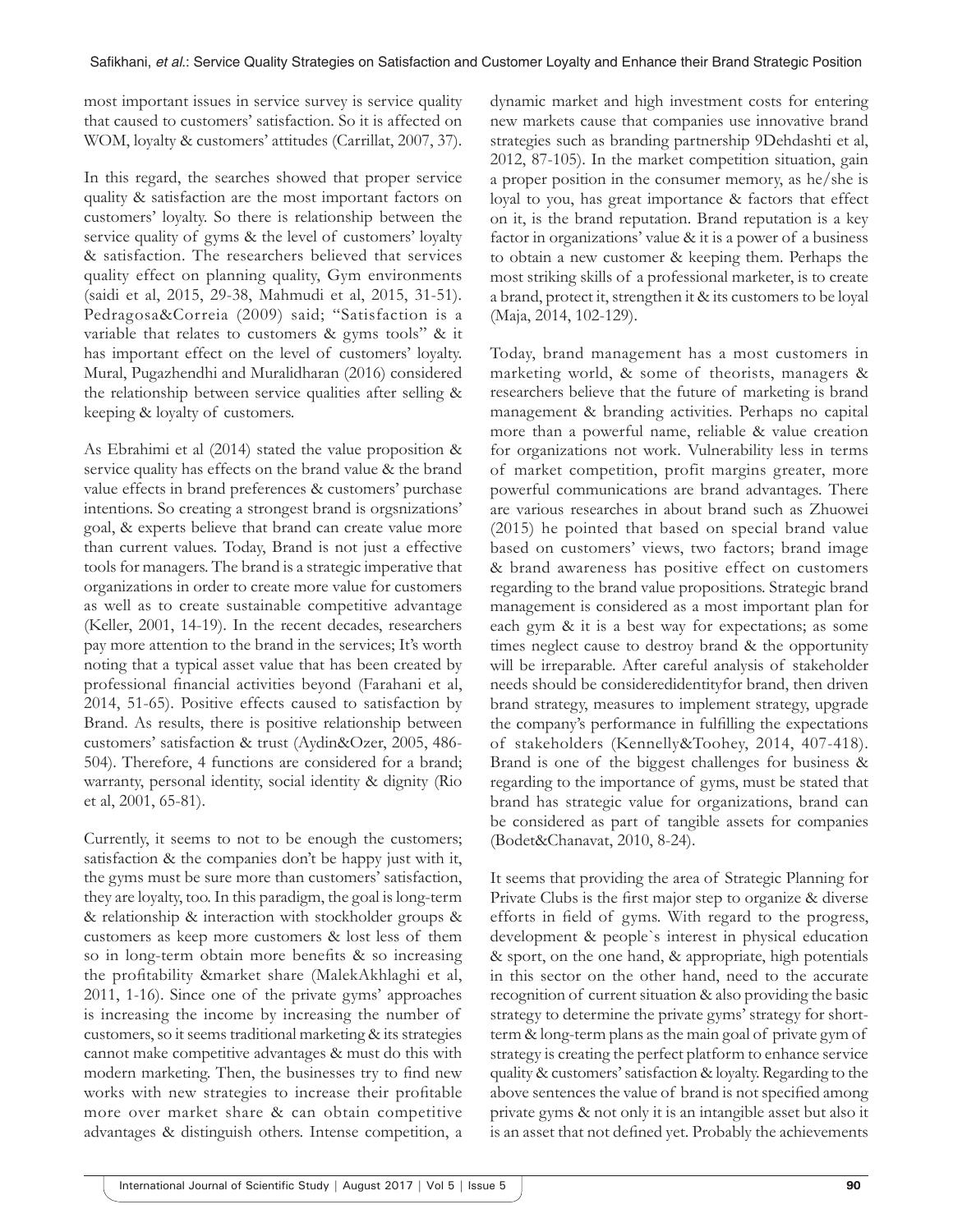of the present research model will be identified the factors affecting the strategic position of brand position& the gyms managers will be aware to identify strategic branding perspective view of service quality, customer satisfaction & loyalty. Determine appropriate strategy to provide better services to athletes; including sport facilities & equipment development is one of the ways of increasing customer satisfaction of services & sports organizations. According to the above sentences & done studies there is this questions that what the private gyms strategy is & how they can be obtain proper strategy?

Researcher seeks to answer the hypothesis that the role of service quality on customer satisfaction & loyalty strategies, enhance their strategic position private gyms look like?

## **METHODOLOGY**

The recent research is a practical research in term of goal because develop the practical knowledge in special area & the data collection is descriptive research & in term of nature it is correction ones because the goal of this research is finding the relationship between variables that will be done as surveying. Based on statistics provided by the General Administration of Sport and Youth Affairs Bureau clubs Esfahan number of customers Private Gyms (5 years subscribers) were 7500 persons, in 2016. The sampling is stratified random sampling (in Isfahan city) is proportional to the sample size, that selected 384 persons based on Cochran formula. For data collection was used service quality questionnaire (Mahmudi, 2015), customers' satisfactions (MalekAkhlagh, 2010), brand strategic positioning development (Ghavami&Nazari, 2015). After determining the face & content validity of questionnaires by experts, the durability of them are surveyed by Cornobach alpha (0.90, 0.91, 0.92). For analyzing the data was used univariate t, t test and F test to compare the mean and SEM. All data were analyzed by using the software package SPSS version 19 & LISREL software Version 54/8.

## FINDINGS

Customers' satisfactions have high mean 4.21 & brand reputation, advertising &brand strategic position development (promotion) has the less mean 3.11. In the first for normalizing was used Smirnov- colomogrov& for variance homogeneity was used Leven test ( $p \leq 0.05$ ). According to the results, sample followed have normal distribution & variance homogeneity.

According to the Figure 1 service quality of private gyms are considered as predictor variables with other components; physical situation, level of trust, confident to services, replying to customers & gym sympathy & also customers' satisfaction & customers' loyalty are considered as latent or mediatorvariables such as; appearance, staffs, facilities, service promotion, equipment & customers' loyalty includes: attitude & behavior. The brand strategic position is considered as the criterion variable that measured the quality, approach, reputation& price.

Tables 1 shows the fit model indexes, as it is clarity & specify all the indicators at this stage & desirable requirements fulfilled & this model is meant to support data. In the other words, the researched model is acceptable with the recent graphic diagram & can be assessment hypothesis in the next step. After fitting the model to assess the suitability of the data, or in other words to examine whether the research questions been used to measure variables whether it selected correct or not, was used load factor of variable. Loaded factor shows the hidden levels variable load. This amount represents the change in the variance of each measure that itis clear indicators that are explained by hidden variables. Compare this amount with the number at least 0.5 to decide in about sustainability of observed variable. In the other words, researcher decided in removing observed variables to less value than 0.5 & thus do assess the validity of their structures. LISREL software outputs at this stage can be seen in Table 1. One of the most important indicators of Absolute fit indexes AGFI that it is obtained as 0.91, & the most important indicators of comparative fit indexes is NFI normalized fit index model& its number is 0.96. There is two most important factors RMSEA with 0.09 &df 2.07 in the Thrifty fit indexes.

### DISCUSSION AND CONCLUSION

The findings of research showed that based on the modified main model, the service quality affected by customers' satisfaction, customers' loyalty &brand strategic position development (promotion) of private gyms. The results of research are same as;EmadHosseini&Farzam (2015) research that they pointed that there is significant & positive relationship between service quality dimensions of gyms & the level of customers' satisfaction & loyalty. Also each of the service quality dimension lonely, predict level of customers' satisfaction & loyalty changes. According to the recent research results, the service quality has most important role in customers' loyalty & satisfaction. Also the results of this research is same as Moral, Pogajendi&Moralidharan (2016) research that showed there is significant relationship between service quality after selling & customers' satisfaction & keeping them & their loyalty. This similarity can be because of the high effectiveness of service quality, but this research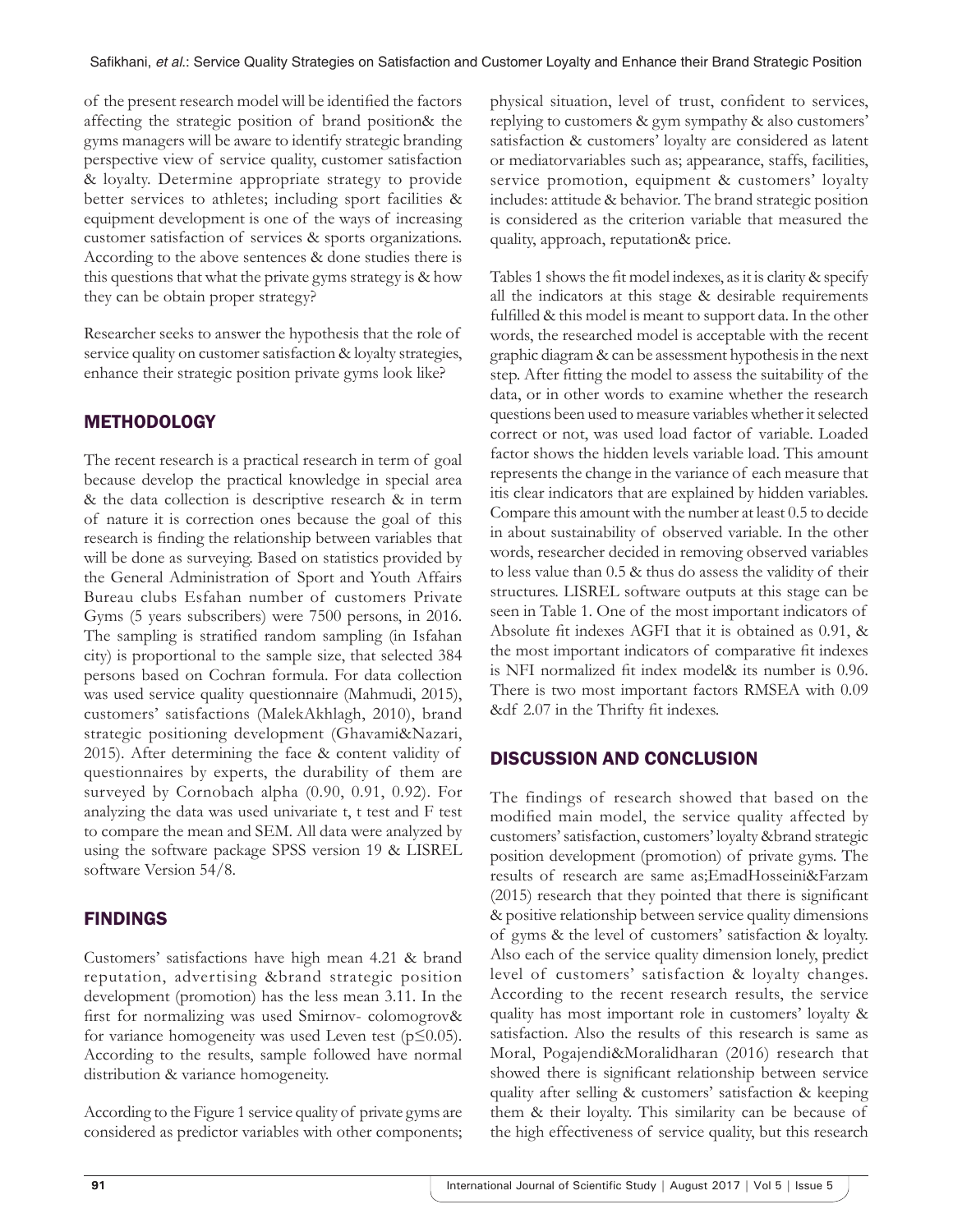

**Figure 1: The main model of research**

| <b>Indexes classification</b> | Name of indexes                            | <b>Abbreviation</b> | <b>Fit model index</b> | <b>Acceptable fit</b> |
|-------------------------------|--------------------------------------------|---------------------|------------------------|-----------------------|
| Absolute fit indexes          | Goodness of fit index                      | <b>GFI</b>          | 0.93                   | GFI>90%               |
|                               | Modified goodness of fit index             | <b>AGFI</b>         | 0.91                   | AGFI>90%              |
|                               | Residual root mean square                  | <b>RMR</b>          | 0.038                  | <b>RMR&lt;5%</b>      |
| Comparative fit indexes       | Tucker-Lewis index                         | NNFI (TLI)          | 0.97                   | NNFI>90%              |
|                               | Normalized fit index                       | <b>NFI</b>          | 0.96                   | NFI>90%               |
|                               | Comparative fit index                      | CFI                 | 0.97                   | CFI>90%               |
|                               | The incremental fit index                  | IFI                 | 0.97                   | $IF$ $>90\%$          |
| Thrifty fit indexes           | Root mean square error of estimate         | <b>RMSEA</b>        | 0.09                   | <b>RMSEA&lt;10%</b>   |
|                               | p- value                                   | р                   | 0.00                   |                       |
|                               | Freedom rate                               | df                  | 113                    |                       |
|                               | normal Chi-square to the degree of freedom | CMIN/df             | 2.07                   | 3>CMIN/df>0           |
|                               | Thrifty normalized fit index               | <b>PNFI</b>         | 0.80                   | PNFI>0.05%            |

showed that service quality has effect on brand strategic position development, while these results research are similar to Ghorbani&Shabgomonsef (2011) research that showed there is significant differences between services quality & their dimensions; tangibles, reliability, responsiveness, assurance and empathy, as well as customer satisfaction in the private and public gyms as these factors in private gyms are more than public ones. The research showed that knowledge of service quality for profitability, long-term survival & efficiency is so important. Quality can be expended as awareness of scope of customers' satisfaction; this knowledge can be achieved expectations & inferences that make up its customer base.Marketer achieve satisfaction by providing high level of expectation, thus they can find the level of service quality. The researchers understand that the customer attitude of service quality is about the current status of current service quality vs their expectations. So service quality can be defined based on customers' satisfaction as the difference level among customers' expectation & needs of the functions of service.

Regarding that satisfaction of service caused to customers' loyalty to gyms, this achievement can be similar to Pedragosa&Correia's(2009) research results that they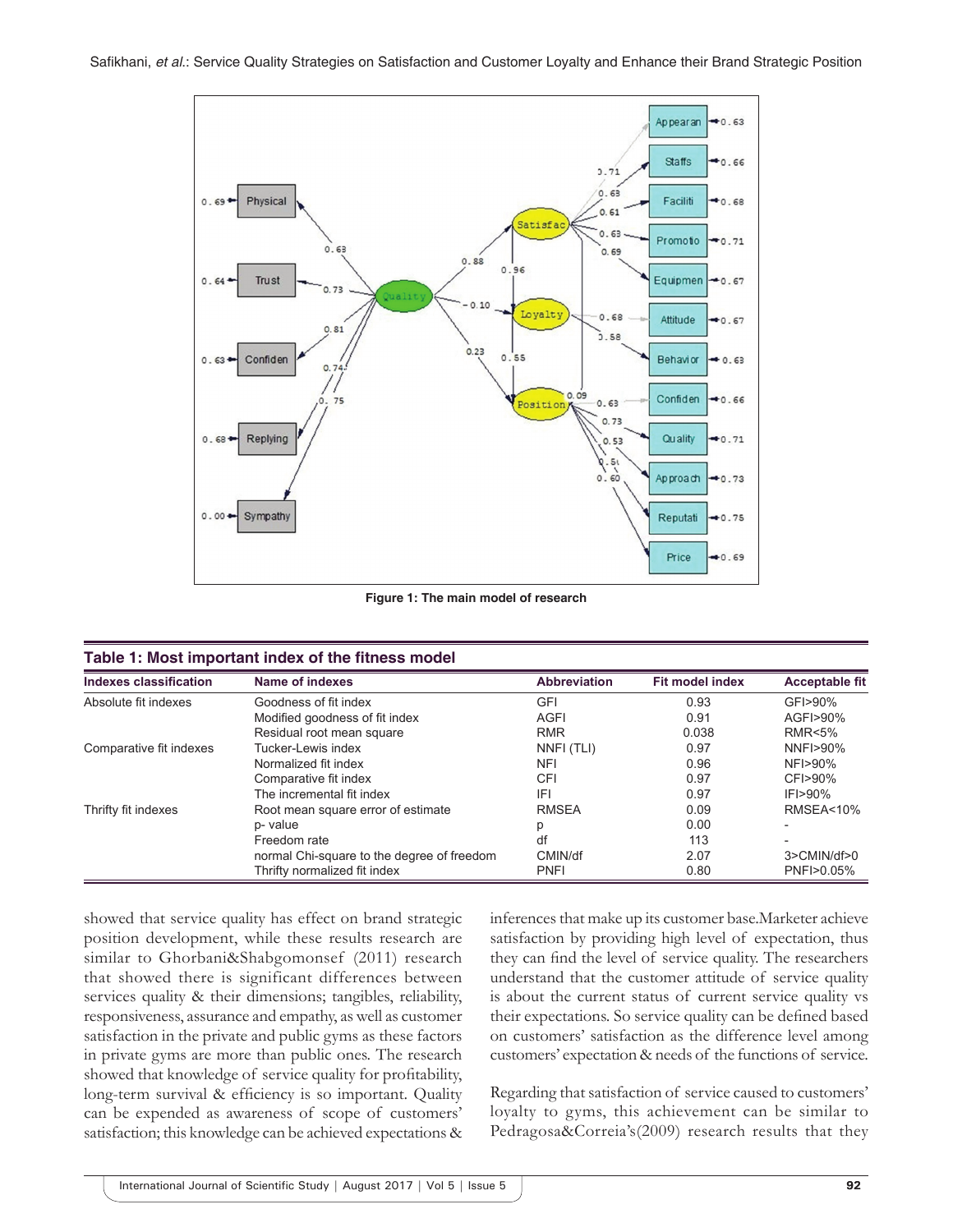discuss customers' satisfaction from three perspectives: expectations, the equipment & the customer loyalty. According to that there is positive & strong relationship between customers' satisfaction & loyalty & satisfaction is the first needs of loyalty (in the other hand, some of customers that emphasis to the satisfaction yet used competitors' services).However, customers who are very satisfied, have little appetite to use other products in the market. The findings of research showed that the level of relation effect & also measured t (the criteria in more than 2) resulted that customers' satistifaction effects on the brand strategic position development. The results of research are same as Rashidi&Rahmani's (2013) research which named brand & its effect on customers' loyalty. Their research showed that a brand can satisfy persons in all dimension cause to their loyalty & this loyalty causes to development & success than competitors. So we can say that there is positive & significant relationship between brand & customers' loyalty. Brand loyalty, tend to search desired brand & are less susceptible to competitive advantage. The result is lower costs for distribution & marketing competition. Customers should be aware of the value of their respective clubs to be encouraged to operate the club in the coming months. For encouraging this process, the advertising strengths the customers' attitudes so these attitudes evolve & eventually become loyalty. Reinforcing behavior is easier than changing them & when sales begin that an athlete is to become a loyal customer. In this regard, Kennelly et al (2014) stated that the reasons of formation strategic alliance are desire to achieve common goals to improve the efficiency, environmental uncertainty, complexity, simplify management efficiency & competitive advantage. Regarding to the similarity among this achievement the reason of it is brand strategic alliance effect as an effectiveness tools in new markets & brand strategic position development. It can be interpreted if a brand is reliable in alliance (union), the understood quality of common brand & product is more & have positive effects on brand positioning. Brand credibility is effective on brand strategic position development (promotion) means the brand credibility effect on brand strategic position development, indirectly.So that the brand is forming more alliances & strategic position their brand value increases.

Regarding to the obtained results in modified main model of research, showed that service quality effects on brand strategic position development (promotion) by customers' satisfaction & loyalty in private gyms. It is important to note that one of the direct effects of providing quality services to improve effectively the ability to satisfy the needs of athletes in gyms because they understand the needs of athletes. Also providing the better services for athlete, causes to repeated coming back to gym, spreading positive

word of mouth advertising to potential customers& promote the gym brand position. The direct effect of service quality, increase the club's ability to provide efficient service for athletes, because gyms understand the athletes' needs. Therefore, unnecessary services reduced or removed. To increase efficiency &effectiveness of service delivery, increase gyms' profitability. Team managers of gyms should know that the service quality is a profit strategy for the gym. Managers must invest in service quality which led to profitability. So we must bear in mind that the relationship between service quality & profit is not a simple relationship. Researchers are distinguished to respond to service quality effect on profits, the aggressive effects (for example: to gain more market share) & defensive effects (retain customers, reduce costs, promotion). As the improvement service quality causes to new athletes' attraction (aggressive effect) & also led to strengthen the gym to keep current potential athletes (defensive effect).

It should be noted that customers' knowledge are more for gyms' products & services, & will increase their trends & demands of products & services. Increasing the awareness of gym brand happens by repeated exposure to it. It means that more consumers' experiences of brand will be increased by see, listen & think to it & will be memorable, so gym must be used proper marketing plans to increase the customers' brand awareness. Mental imagery refers to the intangible aspects &intangible brand & consumers acquire directly & indirectly mental images. Consumers think more to gyms' products & services & have more data, cause to relations between potential data of brand & his/ hers strength mental imaginary of gym brand. Although customers have a set of attitudes towards the gym brand in the minds, but the attitude that perceived quality, customer value & satisfaction is closely related to it, plays a key role in brand equity. Customers towards their favorite team and the good feeling good feeling good feeling & positive intention of affecting the result of the judgment is positive towards their respective gyms. Perhaps acknowledged the strategic position of the brand, brand equity is the heart. Private gyms with design, production, marketing, sales, service & sports products in a manner that could create a positive image of their brand & making strong mental associations, causes to create a unique & desirable in consumers' minds. In this regards must be provided most important components such as; mutual trust among gym & audiences, pay attention to social & communicational approaches with advocators & regarding to the quantity & quality of services for customers. Besides the proper price & costs of products & services must be tried to create best feelings & emotions & experiences of brand &then improve the level of conformity with your brand why private gyms must be increase their brand values based on customers' visions & agreed their commitment in customers' attitudes. As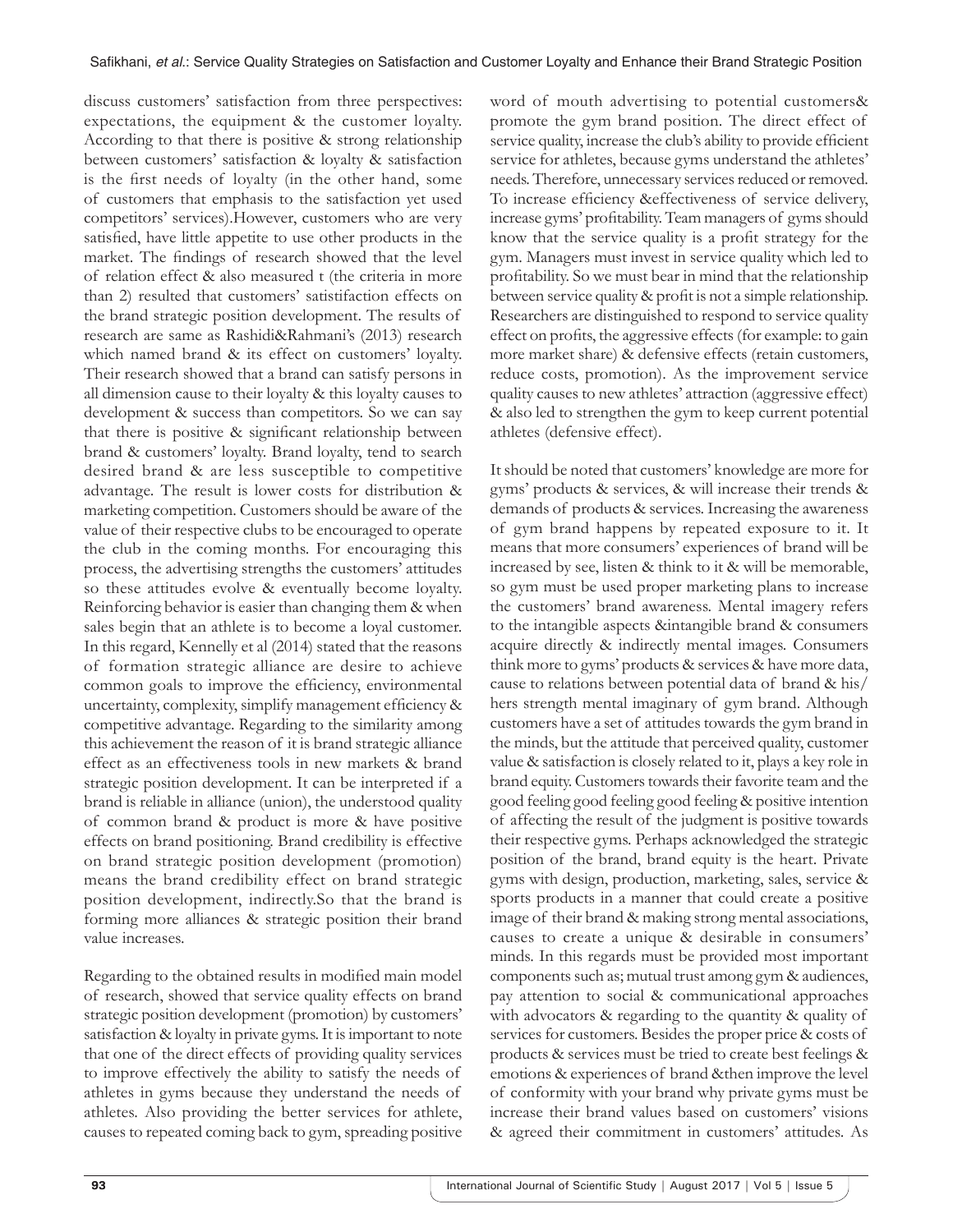

**Figure 2: The proposed model research**

most of researches emphasized to the importance of loyal customers & also believe loyal customers are assets of an organizations & loyalty is considered as most important dimensions in brand value.

It seems that private gyms can be used proposed model in Figure 2 & highlight the brand alliance (union) by other brands credibility in production & services can be led to brand strategic position development (promotion). Provided that the mutual trust between the club & the audience, according to social attitudes & communication with advocators, preserving the reputation acquired in a competitive environment may be of interest to strategic managers of the club.

The quality of private gyms is considered with components such as; responsiveness to customers and empathy club as predictor variable, variable customer satisfaction and customer loyalty as latent variables or mediation that customers' satisfaction components are; appearance, staff, facilities, equipment& customers' loyalty components include; behavior & attitude. The brand strategic position variable is considered as criteria variable in recent research that includes; rust, quality, attitude, reputation & price elements for the promotion of the private gym strategic.

It is suggested that the senior managers of private gym raise & improve the reliability, quality & innovation in products & services of your brand gym which led to increasing the brand credibility & then the customers recommended our products or services to others that in turn it is WOM advertising are for gyms. Brand marketing managers try to create brand alliance by choosing validated partner bran with a high reputation stockholder to help the customers' positive evaluation of common brand credibility which obtained by brand alliances (Union). Thus, according to the results of research on the impact of service quality, private gym managers have always cycle in motion quality. Private gyms managers must pay more attention to athletes' needs & favorites. Also gym must be provide a total model of organization's functions for customers to they understood what to buy products Club to special features and unique compared to other clubs gain.

In fact, relying on television advertising, the Internet & virtual networks or training to advocators cause to development & promote the gym position.

#### **REFERENCES**

- 1. Aydin S, Ozer G. (2005)." "National customer satisfaction indices: an implementation in the Turkish mobile telephone market" Marketing Intelligence & Planning Vol. 23, pp 486-504.
- 2. Behnam., M. SeyedAmeri MH. Faseh, N. Khorami, L. (2014). Sporting goods brand impact on customer behavioral intentions. A study sports management and motor behavior. (19) (10). Pp. 186-179.
- 3. Bijunaci. Mohan A. (2015). The impact of CBBE on the operational performance of FMCG companies in India. The international Journal of management.pp.1-19.
- 4. Bodet G., Chanavat N. (2010). Building global football brand equity-lessons from the Chinese market. Journal of Marketing and Logistics (22)1: pp.8-24.
- 5. Carrillat S. (2007). «Measuring quality of relationships in consumer services: an empirical study», European Journal of Marketing, p. 37.
- 6. DehdashtiShahrokh, Z. JafarzadehKenari, M. Bakhshizadeh, AR. (2011). The point of view of social identity of the brand and its impact on the development of brand loyalty: The Case of Calais manufacturer of dairy products. Modern Marketing Research. (2) (5). Pp. 87-105.
- 7. Ebrahimi, A. Alavi M, Siahroodi, M. (2014). The effect of their benefits on